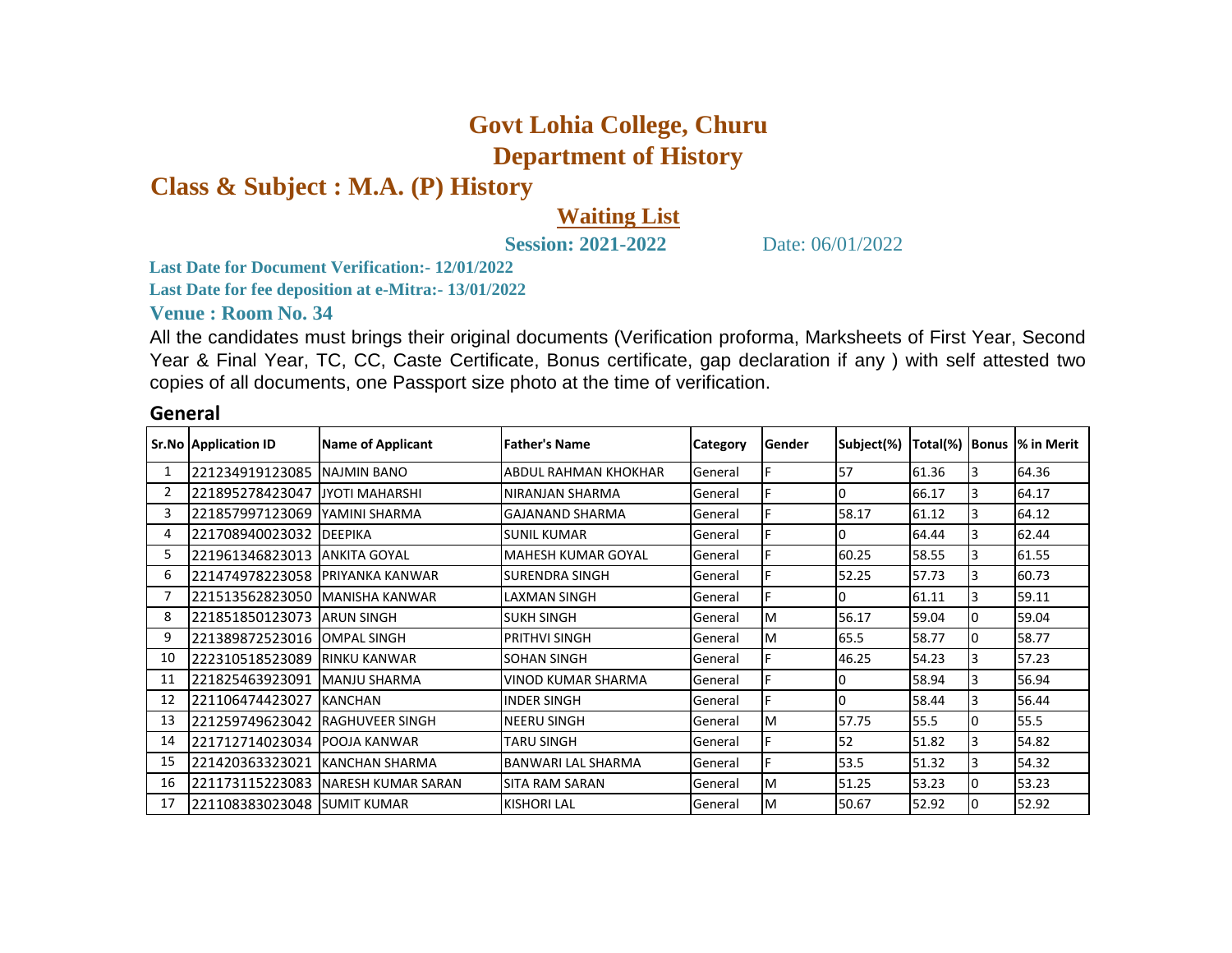| 18             |                                   | 221945573823099   YOGENDRA SINGH MERTIA | JASWANT SINGH MERTIA     | General    | M   | l0             | 56.78 | $\overline{0}$ | 51.78 |
|----------------|-----------------------------------|-----------------------------------------|--------------------------|------------|-----|----------------|-------|----------------|-------|
| 19             | 221145151823090 PRIYANKA RATHORE  |                                         | <b>BHANWAR SINGH</b>     | General    | F.  | 45.25          | 48.55 | 3              | 51.55 |
| 20             | 222636778923087 AJAY SINGH        |                                         | KESHARI SINGH            | General    | M   | 53             | 51.18 | $\overline{0}$ | 51.18 |
| 21             | 221348472323057 KRISHNA SHARMA    |                                         | SHYAM SUNDAR SHARMA      | General    | F.  | 0              | 51.78 | 3              | 49.78 |
| 22             | 221311357023066 ARVIND SINGH      |                                         | PRATAP SINGH             | General    | M   | 46.33          | 49.46 | $\Omega$       | 49.46 |
| 23             | 221296107623025 ARJUN SINGH       |                                         | <b>MAHENDRA SINGH</b>    | General    | M   | $\overline{0}$ | 53.83 | $\Omega$       | 48.83 |
| 24             | 221848787023014   MS DURGA SHARMA |                                         | GOVIND PRASAD SHARMA     | General    | F.  | 44.5           | 46.95 | 0              | 46.95 |
| 25             | 221599363023071                   | <b>PRIYANKA KANWAR</b>                  | SUGAN SINGH              | General    | F.  | 44.17          | 45    | $\overline{0}$ | 45    |
| $\mathbf{1}$   | 221217435323025 IPRIYANKA RATHOR  |                                         | <b>SURENDAR SINGH</b>    | General    | F.  | 40.25          | 39.09 | $\overline{0}$ | 39.09 |
| <b>EWS</b>     |                                   |                                         |                          |            |     |                |       |                |       |
| $\mathbf{1}$   | 221217435323025 PRIYANKA RATHOR   |                                         | <b>SURENDAR SINGH</b>    | General    | IF. | 40.25          | 39.09 | l0             | 39.09 |
| <b>OBC</b>     |                                   |                                         |                          |            |     |                |       |                |       |
| $\mathbf{1}$   | 221747600123027 VIJENDER KUMAR    |                                         | <b>HAJARI LAL</b>        | OBC        | M   | 58.25          | 58.55 | n.             | 58.55 |
| $\overline{2}$ | 221974341923012 AKASH BHARGAVA    |                                         | ASHOK KUMAR BHARGAVA     | OBC        | M   | $\overline{0}$ | 63    | <sup>0</sup>   | 58    |
| 3              | 221868669823075 NISHA PRAJAPAT    |                                         | RAJENDRA PRASAD PRAJAPAT | <b>OBC</b> | F   | 49             | 54.32 | 3              | 57.32 |
| 4              | 221804879523025 LAXMI SAINI       |                                         | VINOD KUMAR SAINI        | <b>OBC</b> | F   | 42.25          | 54.32 | 3              | 57.32 |
| 5              | 221142176223084 MONIKA KUMARI     |                                         | Mahendra singh           | <b>OBC</b> | F.  | 52.75          | 53.91 | 3              | 56.91 |
| 6              | 221758666423080 INAVNIT SIHAG     |                                         | JITENDAR SIHAG           | ОВС        | M   | 0              | 56.33 | 5              | 56.33 |
| $\overline{7}$ | 221801182623032 KIRAN             |                                         | CHET RAM                 | OBC        | F.  | 44.75          | 53.27 | 3              | 56.27 |
| 8              | 221440446823084 BHARTI KANWAR     |                                         | <b>DEEP SINGH</b>        | OBC        | Ė.  | 55.5           | 53.18 | 3              | 56.18 |
| 9              | 221683055723059 KOMAL SONI        |                                         | SITA RAM SONI            | ОВС        | F.  | 41.25          | 52.86 | 3              | 55.86 |
| 10             | 221681598723029 MANMOHAN          |                                         | <b>ARJUN LAL</b>         | OBC        | M   | 0              | 60.33 | $\overline{0}$ | 55.33 |
| 11             | 221303705123026 KARTIK KUMAR      |                                         | <b>SUMER SINGH</b>       | OBC        | M   | 60             | 55.32 | $\Omega$       | 55.32 |
| 12             | 221981643823029 KAMLESH SAIN      |                                         | BANWARI LAL SAIN         | ОВС        | M   | 0              | 60.22 | 0              | 55.22 |
| 13             | 221314879923040 MUKESH DAN        |                                         | DEEP DAN                 | OBC        | M   | 51.25          | 55.14 | $\Omega$       | 55.14 |
| 14             | 221988736423010 POOJA             |                                         | DAYANAND                 | OBC        | F.  | 56.5           | 52.14 | 3              | 55.14 |
| 15             | 221909752923065 SABINA            |                                         | SATAR KHAN               | ОВС        | F.  | 47             | 51.64 | 3              | 54.64 |
| 16             | 221408160023091 AKARAM KHAN       |                                         | MURAD KHAN               | OBC        | M   | 55.75          | 54.59 | $\Omega$       | 54.59 |
| 17             | 221501449923082 VISHAL SWAMI      |                                         | OM PRAKASH SWAMI         | OBC        | M   | 52.75          | 54.32 | 0              | 54.32 |
| 18             |                                   | 221485295523041   VIRENDRA PRAJAPATI    | TARACHAND                | OBC        | M   | 0              | 59.26 | 0              | 54.26 |
| 19             | 221289124723083 SHYAMLAL SWAMI    |                                         | POORANMAL SWAMI          | OBC        | M   | 55.25          | 54.18 | $\overline{0}$ | 54.18 |
| 20             | 221459947323013 REENA KUMARI      |                                         | <b>MAHIPAL SINGH</b>     | OBC        | F.  | 46             | 51.08 | 3              | 54.08 |
| 21             | 222834025123048 KRISHAN           |                                         | Natwar lal darji         | ОВС        | M   | 61             | 53.86 | $\overline{0}$ | 53.86 |
| 22             | 221485238623014 NAGINA            |                                         | PRABHUDAYAL              | OBC        | F   | 50             | 50.5  | 3              | 53.5  |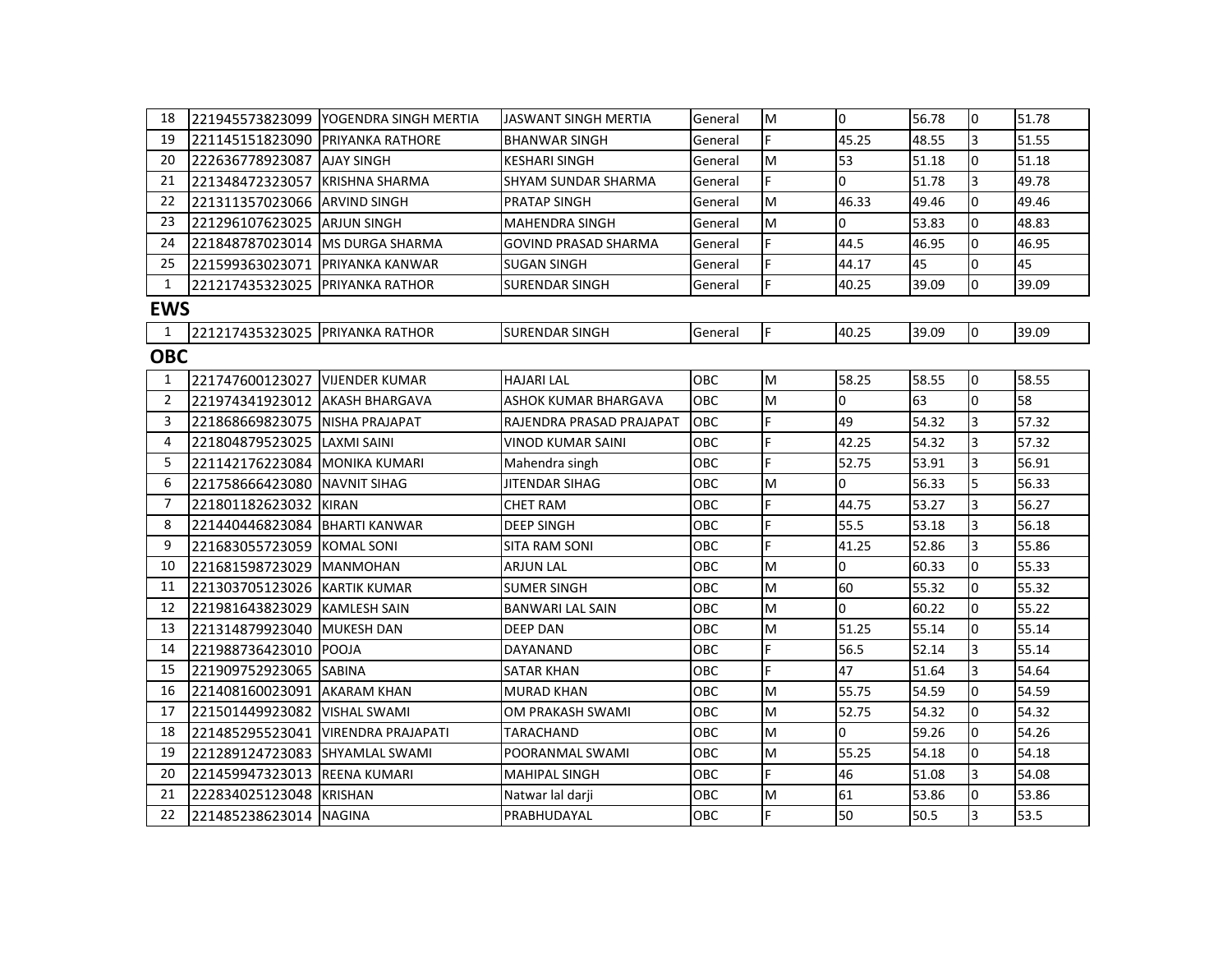| 23             | 221411379923075 JANITA KUMARI   |                                       | <b>RANVEER MUHAL</b>   | <b>OBC</b> | F  | 46.33          | 49.38 | 3              | 52.38 |
|----------------|---------------------------------|---------------------------------------|------------------------|------------|----|----------------|-------|----------------|-------|
| 24             | 221732546023089                 | lajay kumar                           | ram kumar              | OBC        | M  | 46.75          | 52.36 | 0              | 52.36 |
| 25             | 221409061723099                 | <b>ALKA</b>                           | DEVKARAN JANGIR        | OBC        | F. | 45.83          | 49.33 | 3              | 52.33 |
| 26             | 221561507723097                 | <b>KAMAL SINGH</b>                    | <b>MANSINGH KHICHI</b> | <b>OBC</b> | M  | 0              | 57.28 | $\overline{0}$ | 52.28 |
| 27             | 221460208623059                 | <b>BHAWANI SHANKAR</b>                | <b>OM PRAKASH</b>      | <b>OBC</b> | M  | 52             | 51.59 | $\Omega$       | 51.59 |
| 28             | 221374666523071                 | <b>MO NAVID KHAN</b>                  | SABBIR KHAN            | OBC        | M  | 52.67          | 51.46 | 0              | 51.46 |
| 29             | 221731187623054                 | <b>IMOH AKRAM</b>                     | <b>IBRAHIM KHAN</b>    | <b>OBC</b> | M  | 53             | 51.45 | $\overline{0}$ | 51.45 |
| 30             | 221578392123058                 | IRAKESH KUMAR MAHIYA                  | NIRANARAM MAHIYA       | OBC        | M  | 45.75          | 51.41 | $\overline{0}$ | 51.41 |
| 31             | 221912361723040                 | <b>VINOD KUMAR</b>                    | <b>BHANWARA RAM</b>    | OBC        | M  | 50.5           | 50.86 | 0              | 50.86 |
| 32             | 221218418523060                 | <b>PRADEEP KUMAR SAINI</b>            | <b>HUNTA RAM</b>       | OBC        | M  | 51.5           | 50.64 | $\overline{0}$ | 50.64 |
| 33             | 221558698223055 NARENDRA BHAKAR |                                       | <b>HANS RAJ BHAKAR</b> | <b>OBC</b> | M  | 49             | 50.21 | $\overline{0}$ | 50.21 |
| 34             | 221199001923066 MOSIM KHAN      |                                       | NAWAB KHAN             | OBC        | M  | 55.25          | 50.14 | 0              | 50.14 |
| 35             | 222488426123068 RAMNIWAS SAINI  |                                       | OMPRAKASH              | OBC        | M  | 50.67          | 48.88 | $\overline{0}$ | 48.88 |
| 36             | 221301129523020                 | <b>IMOHAMMED AADIL</b>                | <b>JAFAR KHAN</b>      | OBC        | M  | 55.5           | 48.82 | $\overline{0}$ | 48.82 |
| 37             | 221505918623063                 | <b>KOMAL TANWAR</b>                   | SHANKAR LAL TANWAR     | <b>OBC</b> | F  | 0              | 49.83 | 3              | 47.83 |
| 38             | 221932482823017                 | PRIYANKA                              | <b>MAHENDRA SINGH</b>  | OBC        | F  | 45.25          | 47.32 | 0              | 47.32 |
| 39             | 221922913523026 KOMAL           |                                       | PURNMAL                | OBC        | F  | 39.25          | 45.82 | $\overline{0}$ | 45.82 |
| 40             | 221799962923052                 | lankila karwasara                     | rajendra karwasara     | OBC        | F. | 42.5           | 45.59 | $\Omega$       | 45.59 |
| 41             | 221490101523072                 | <b>SATVEER BHAKAR</b>                 | <b>BHANWAR LAL</b>     | <b>OBC</b> | M  | 45             | 45.42 | $\overline{0}$ | 45.42 |
| 42             | 221411271623042                 | <b>MANGILAL</b>                       | <b>RAMKUMAR</b>        | OBC        | M  | 46             | 45.18 | $\overline{0}$ | 45.18 |
| 43             | 221374486023027                 | <b>PAWAN KUMAR BHAKAR</b>             | <b>RANJEET BHAKAR</b>  | OBC        | M  | 48.75          | 44.41 | $\overline{0}$ | 44.41 |
| 44             | 221220851423094                 | <b>BABUDAS SWAMI</b>                  | <b>MOHAN DAS SWAMI</b> | <b>OBC</b> | M  | $\overline{0}$ | 48.94 | $\Omega$       | 43.94 |
| 45             | 221218294323063                 | <b>SAJJAN SINGH</b>                   | VASUDEV SINGH          | OBC        | M  | 43.5           | 43.91 | 0              | 43.91 |
| 46             | 221818280123046                 | <b>RIMA</b>                           | LALIT KUMAR SAMOR      | <b>OBC</b> | F  | 38.5           | 42.59 | 0              | 42.59 |
| 47             |                                 | 221620027523058 NARENDRA KUMAR POONIA | SATYANARAYAN POONIA    | OBC        | M  | 37.5           | 41.59 | 0              | 41.59 |
| 48             | 222958802223031                 | JAI PRAKASH SAINI                     | <b>BHAGIRATH SAINI</b> | OBC        | M  | 0              | 43.94 | 0              | 38.94 |
| <b>SC</b>      |                                 |                                       |                        |            |    |                |       |                |       |
| 1              | 221436212223039 SONU KUMARI     |                                       | DEVKARAN               | <b>SC</b>  | F  | 45.75          | 53.68 | 3              | 56.68 |
| $\overline{2}$ | 221627804223076 RAJNISH         |                                       | RAJPAL                 | SC         | M  | 53.5           | 55.71 | $\overline{0}$ | 55.71 |
| 3              |                                 | 221542077423049 BABULAL MEGHWAL       | <b>JHABAR MAL</b>      | <b>SC</b>  | M  | 49.5           | 55.59 | $\overline{0}$ | 55.59 |
| 4              | 221663830623032                 | <b>JANJU KUMARI</b>                   | <b>KRISHNA KUMAR</b>   | <b>SC</b>  | F  | 58.5           | 52.23 | 3              | 55.23 |
| 5              | 221550457023079                 | LALITA ALWARIYA                       | MAHESH ALWARIYA        | SC         | F. | 45.5           | 51.5  | 3              | 54.5  |
| 6              | 221122496523037                 | <b>PRAMOD KUMARI</b>                  | <b>MOTILAL</b>         | SC         | F  | 40.5           | 51.23 | $\overline{3}$ | 54.23 |
| $\overline{7}$ | 221985965523022 SUMAN KUMARI    |                                       | SAHAB RAM              | <b>SC</b>  | F  | 50.25          | 51    | $\overline{3}$ | 54    |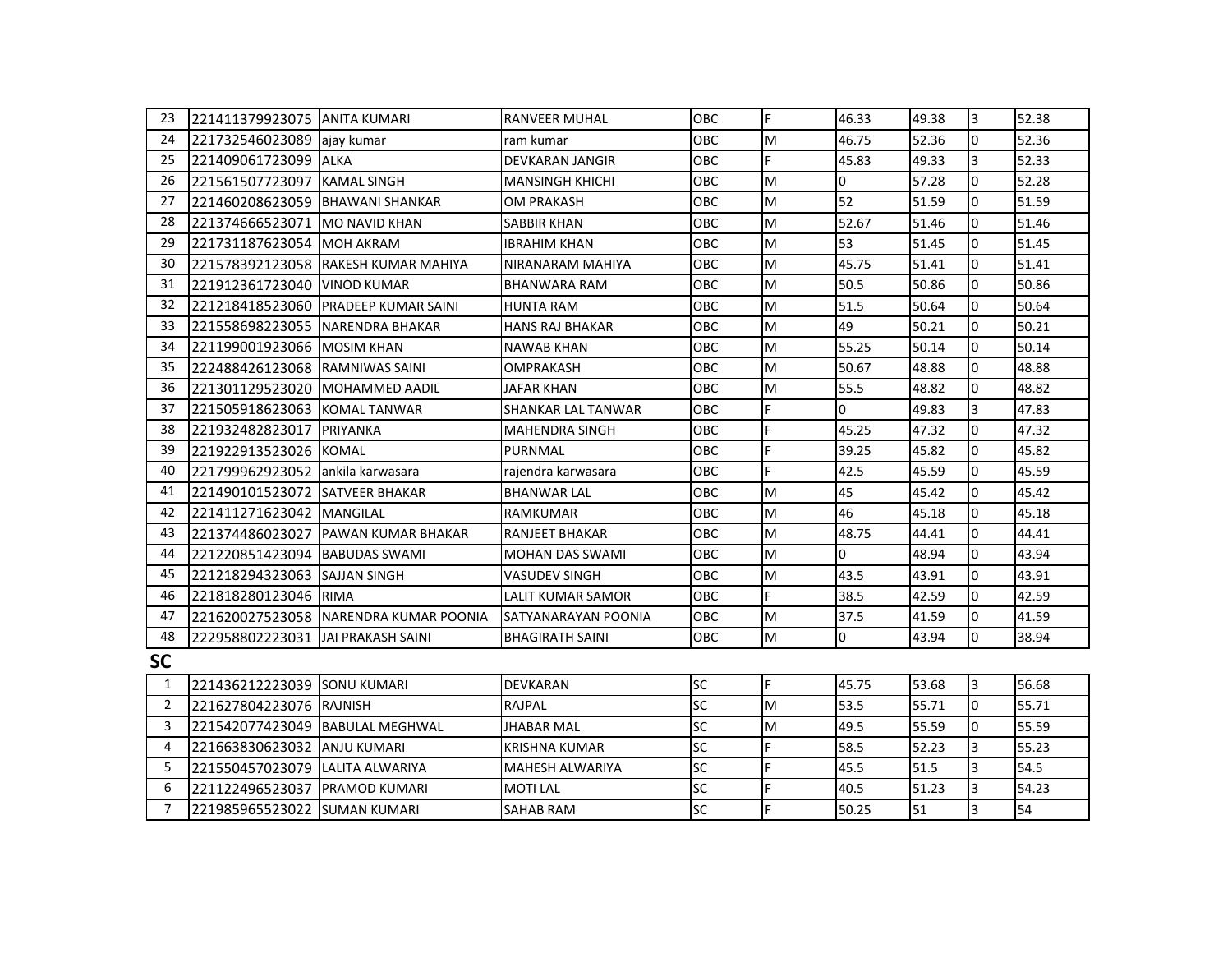| 8  | I221966240223094 IMONIKA CHOUHAN |                                       | <b>MAHESH CHOUHAN</b>      | <b>SC</b> | F | 38             | 50.95 | 3              | 53.95 |
|----|----------------------------------|---------------------------------------|----------------------------|-----------|---|----------------|-------|----------------|-------|
| 9  | 221965789323089 SAPANA KUMARI    |                                       | DAYANAND                   | <b>SC</b> | F | 51.75          | 50.82 | 3              | 53.82 |
| 10 |                                  | 221409604123070  NARESH KUMAR CHAUHAN | <b>SURAJ BHAN</b>          | <b>SC</b> | M | $\overline{0}$ | 58.67 | $\overline{0}$ | 53.67 |
| 11 | 221636808023030 IMS JYOTI        |                                       | PANALAL                    | <b>SC</b> | F | 49             | 50.59 | $\overline{3}$ | 53.59 |
| 12 |                                  | 221888394523020 IMANJU KANKHERIYA     | PRABHUDAYAL KANKHERIYA     | SC        | F | 50.17          | 50.58 | 3              | 53.58 |
| 13 | 221679393723060 MAMTA            |                                       | DHARMA RAM                 | <b>SC</b> | F | 51.25          | 50.32 | 3              | 53.32 |
| 14 | 221718843223059 IMAMTA           |                                       | <b>SHUBH RAM</b>           | <b>SC</b> | F | 49             | 49.88 | 3              | 52.88 |
| 15 | 221208600123072 MAMTA            |                                       | SHUBH RAM                  | SC        | F | 49             | 49.88 | 3              | 52.88 |
| 16 | 221589553823020 SUBHASH          |                                       | RAMESHWAR LAL              | <b>SC</b> | M | 59.75          | 52.82 | $\overline{0}$ | 52.82 |
| 17 | 221999605223000 MANOJ NAYAK      |                                       | RAMCHANDAR NAYAK           | <b>SC</b> | F | 49.83          | 49.79 | $\overline{3}$ | 52.79 |
| 18 | 221129748523056 ANITA PATEER     |                                       | <b>PRATAP RAM PATEER</b>   | <b>SC</b> | F | 53.75          | 49.73 | 3              | 52.73 |
| 19 |                                  |                                       | <b>RAMSWAROOP</b>          | <b>SC</b> | F | 51.67          | 49.71 | 3              | 52.71 |
| 20 | 1221551522023040 ISUSHIL KUMAR   |                                       | SOHAN RAM                  | <b>SC</b> | M | 50.5           | 52.68 | n.             | 52.68 |
| 21 | 221379426923019 SUMAN KUMARI     |                                       | DAYANAND                   | <b>SC</b> | F | 46.33          | 49.21 | 3              | 52.21 |
| 22 | 221352156323098 MUKESH KUMAR     |                                       | MANASA RAM                 | <b>SC</b> | M | 50.25          | 51.82 | n.             | 51.82 |
| 23 | 221130080223083 KAMAL CHAUHAN    |                                       | <b>SHIV PRASAD CHAUHAN</b> | <b>SC</b> | M | 55.83          | 51.71 | $\overline{0}$ | 51.71 |
| 24 |                                  | 221433650323088 ISURESH KUMAR BALAN   | TARA CHAND BALAN           | <b>SC</b> | M | 50.25          | 51.64 | $\overline{0}$ | 51.64 |
| 25 | 221815453123034 POONAM BAKOLIA   |                                       | <b>MOHAN LAL</b>           | <b>SC</b> | F | 36.75          | 48.14 | 3              | 51.14 |
| 26 |                                  | 221573921623070 KUNDAN MALTALANIA     | CHIMNA RAM TALANIA         | <b>SC</b> | M | 49.17          | 51    | $\overline{0}$ | 51    |
| 27 | 221682514623094 HARISH TALANIA   |                                       | SHISHPAL RAM               | <b>SC</b> | M | 53             | 50.95 | l0             | 50.95 |
| 28 | 221769271123041 KAMAL KANT SINGH |                                       | <b>BHANWAR SINGH</b>       | <b>SC</b> | M | 51             | 50.08 | n.             | 50.08 |
| 29 | 222123433723088 MADAN LAL        |                                       | SANWAR MAL MEGHWAL         | <b>SC</b> | M | 51.33          | 49.88 | $\overline{0}$ | 49.88 |
| 30 | 221788285023024 SUNIL            |                                       | SHISH RAM                  | <b>SC</b> | M | 46.67          | 49.63 | n.             | 49.63 |
| 31 |                                  | 221622549823051 PURUSHOTAM KHARDIA    | KARNA RAM KHARDIA          | <b>SC</b> | M | 49.75          | 49.5  | $\overline{0}$ | 49.5  |
| 32 | 221364685023050 MANISH KUMAR     |                                       | <b>PRAHLAD RAM</b>         | <b>SC</b> | M | 41.5           | 49.27 | $\overline{0}$ | 49.27 |
| 33 |                                  | 221396552923047 KAMLESH MEGHWAL       | SHRICHAND MEGHWAL          | <b>SC</b> | F | 51.17          | 48.75 | l0             | 48.75 |
| 34 | 221266343023025 RATAN LAL        |                                       | KISHAN LAL                 | <b>SC</b> | M | 48.25          | 48.45 | $\overline{0}$ | 48.45 |
| 35 |                                  | 1221347034623040 IVIKRAM KUMAR NIMEL  | <b>JAGDISH PRASAD</b>      | SC        | M | 43             | 47.91 | $\overline{0}$ | 47.91 |
| 36 | 221266747623044 RAMNIWAS         |                                       | <b>MAHAVEER PRASAD</b>     | <b>SC</b> | M | 46.75          | 47.32 | <sup>0</sup>   | 47.32 |
| 37 | 221468242823070 RAVINDAR KUMAR   |                                       | SATYAVEER SINGH            | <b>SC</b> | M | 47.25          | 46.86 | $\overline{0}$ | 46.86 |
| 38 | 1222386777823033 IPRIYA CHOUHAN  |                                       | RAJENDRA CHOUHAN           | SC        | F | 47.33          | 45.75 | l0             | 45.75 |
| 39 |                                  | 221584999823098 POOJA KUMARI MEGHWAL  | <b>OMPRAKASH</b>           | <b>SC</b> | F | 54.25          | 45.68 | $\Omega$       | 45.68 |
| 40 | 221699715823023 KALPANA KUMARI   |                                       | <b>SURESH KUMAR</b>        | <b>SC</b> | F | 44.25          | 45.36 | n.             | 45.36 |
| 41 | 221681891523010 POOJA KUMARI     |                                       | <b>GINDA RAM</b>           | <b>SC</b> | F | 42.17          | 45.25 | $\Omega$       | 45.25 |